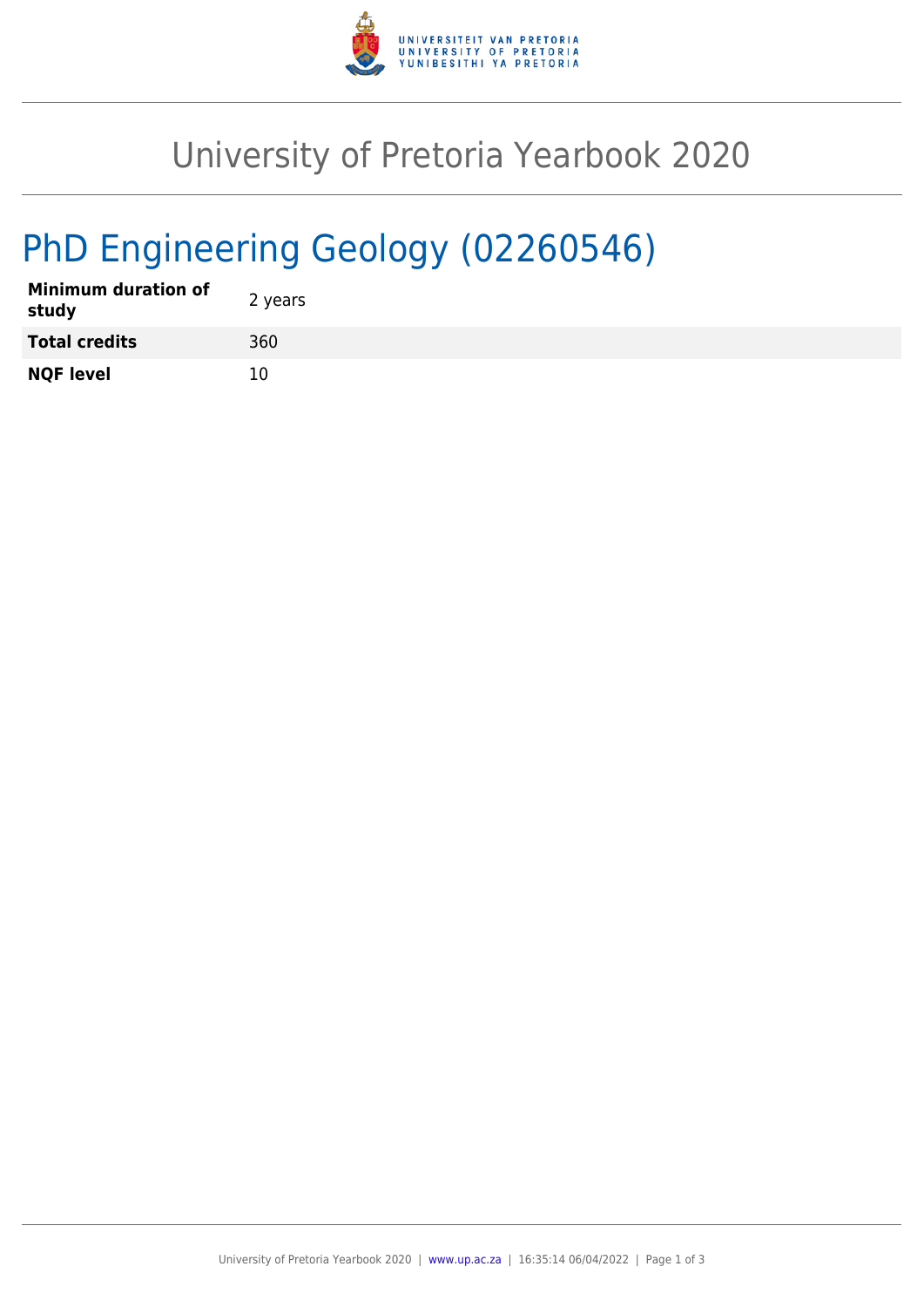

## Curriculum: Year 1

**Minimum credits: 360**

#### **Core modules**

#### **Thesis: Engineering geology 990 (IGL 990)**

| <b>Module credits</b>         | 360.00                         |  |
|-------------------------------|--------------------------------|--|
| <b>Prerequisites</b>          | No prerequisites.              |  |
| Language of tuition           | Module is presented in English |  |
| <b>Department</b>             | Geology                        |  |
| <b>Period of presentation</b> | Year                           |  |